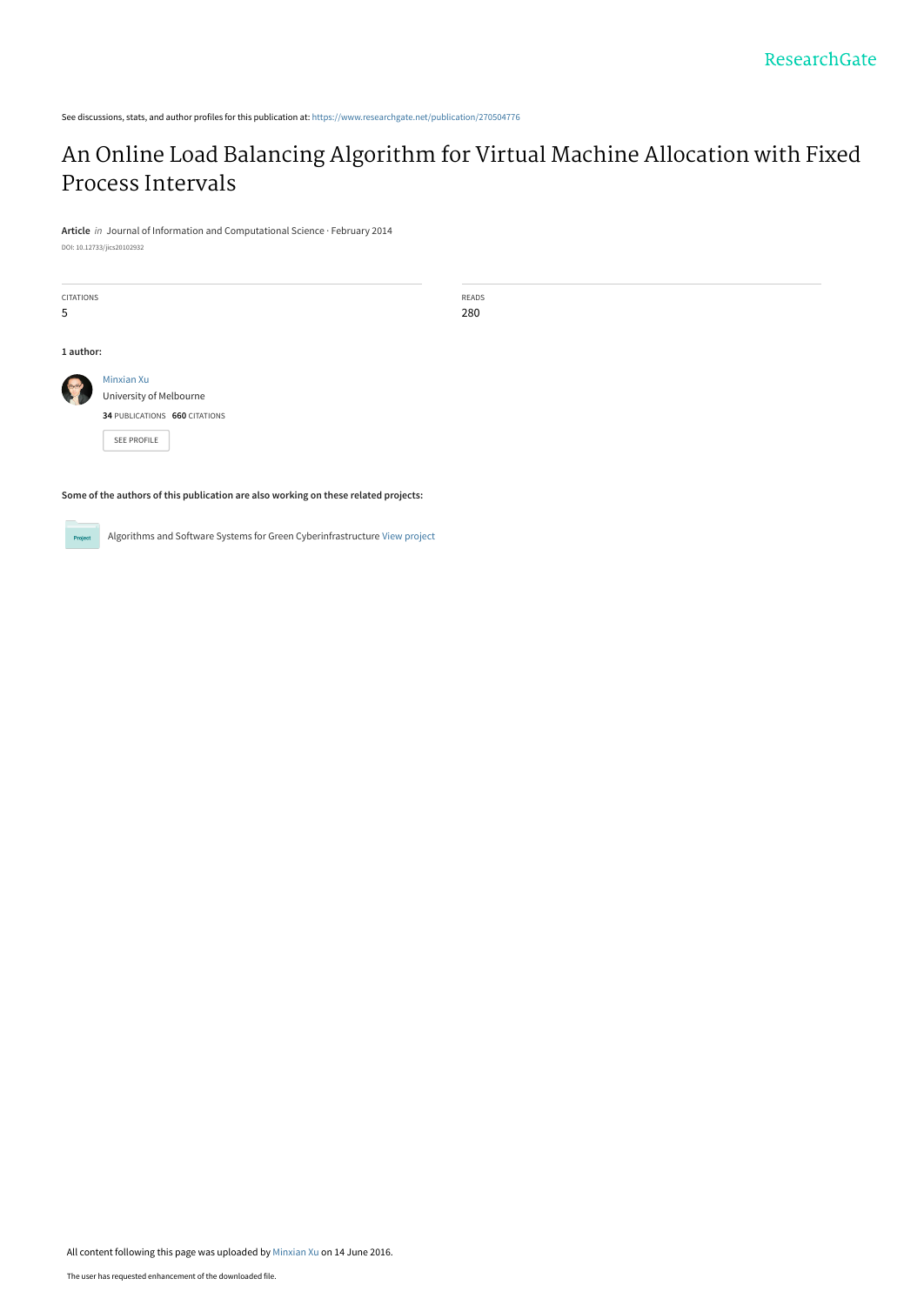# **An Online Load Balancing Algorithm for Virtual Machine Allocation with Fixed Process Intervals** *⋆*

Minxian Xu, Wenhong Tian*∗*

*University of Electronic Science and Technology of China, Chengdu 611731, China*

#### **Abstract**

To improve the performance and reliability of resource in Cloud data centers, it is significant to apply load balancing strategy for resource scheduling. In a dynamic changing traffic environment, workload of a Cloud data center has real-time and fixed process time characteristic. One of the challenging scheduling problems in Cloud datacenters is to take the real-time allocation and migration of reconfigurable virtual machines as well as the integrated features of hosting physical machines into consideration. In general, load-balance scheduling is NP-hard problem as proved in many open literatures. We introduce an Online Load-balance Resource Scheduling Algorithm (OLRSA) for Cloud datacenters considering realtime and multi-dimensional resources. Unlike traditional load balance scheduling algorithms which often do not consider lifecycle and fixed interval constraints, OLRSA treats life cycles and fixed intervals for both physical machines and virtual machines. We develop and apply integrated measurement for each server and a Cloud datacenter. New metrics such as integrated imbalance level, capacity makespan, capacity skew are defined for Cloud data centers. Simulation results show that OLRSA has better performance than a few related load balancing algorithms with regard to total imbalance level, makespan, overall load efficiency as well as capacity makespan.

*Keywords*: Cloud Computing; Load Balance; Online Resource Scheduling Algorithm; Cloud Data Centers

## **1 Introduction**

Cloud datacenters can be a distributed network in structure, containing many compute nodes (such as servers), storage nodes, and network devices. Each node is formed by a series of resources such as CPU, memory, network bandwidth and so on, which are called multi-dimensional resources, each has its corresponding properties in this paper. The definition and model defined by this paper are aimed to be general enough to be used by a variety of Cloud providers and focus on the Infrastructure as a Service (IaaS). In a traditional data centers, applications are tied to specific physical servers that are often over-provisioned to deal with upper-bound workload. Such configuration makes data centers expensive to maintain with wasted energy and floor space, low

*<sup>⋆</sup>*Project supported by the National Nature Science Foundation of China (No. 61150110486).

*<sup>∗</sup>*Corresponding author.

*Email address:* tian wenhong@uestc.edu.cn (Wenhong Tian).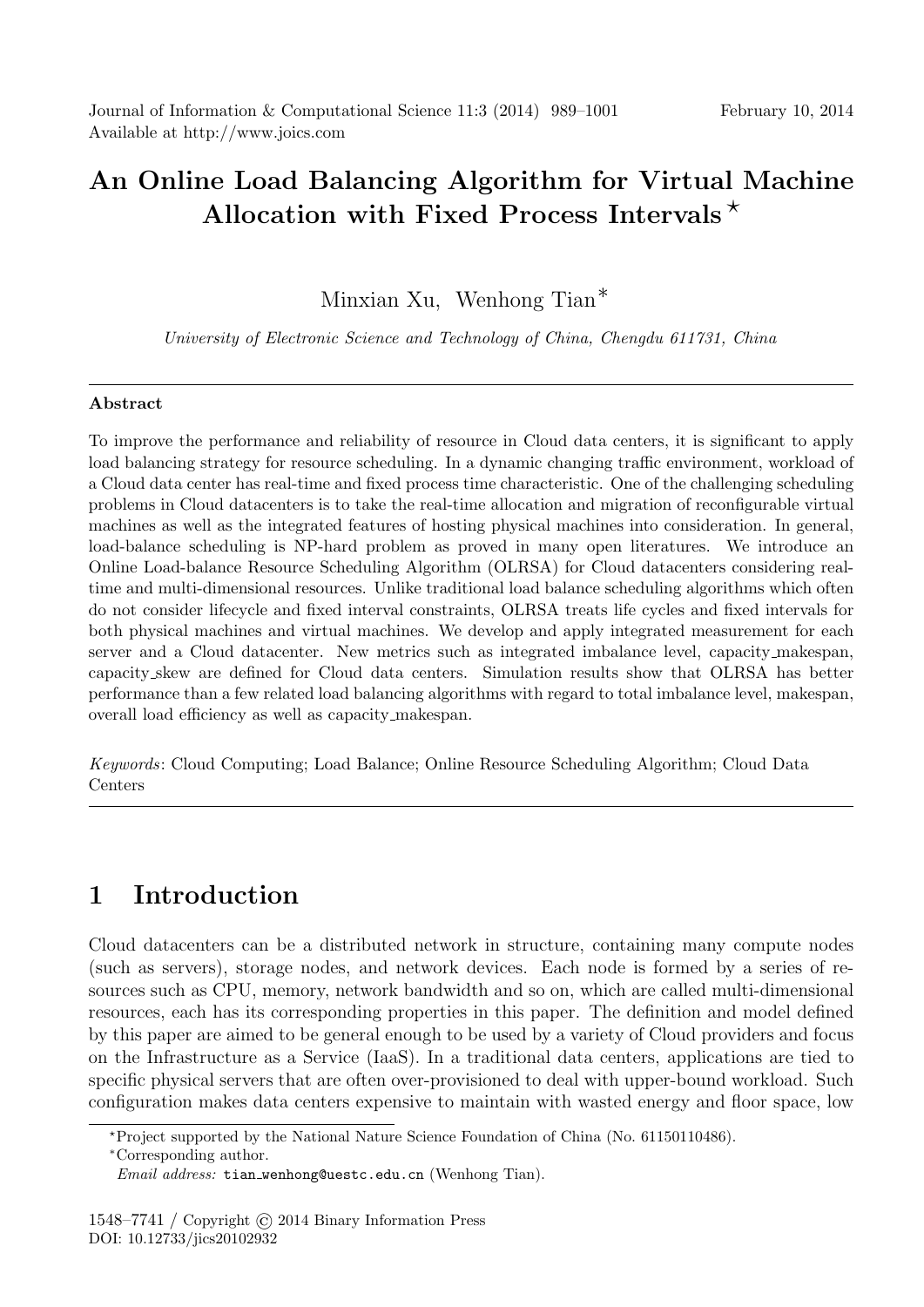resource utilization and significant management overhead. With virtualization technology, today's Cloud data centers become more flexible, secure and provide better support for on-demand allocating. Under virtualization situation, Cloud data centers should have ability to migrate an application from one set of resources to another in a non-disruptive manner. Such ability is essential in modern cloud computing infrastructure that aims to efficiently share and manage extremely large data centers. One key technology playing an important role in Cloud data centers is resource scheduling. There are quite many load balance scheduling algorithms. Most of them are for load balancing of traditional web servers or server farms. One of the challenging scheduling problems in Cloud data centers is to consider allocation and migration of reconfigurable virtual machines and integrated features of hosting physical machines. Unlike traditional load balance scheduling algorithms which consider only physical servers with one factor such as CPU, OLRSA treats CPU, memory and network bandwidth integrated for both physical machines (PMs) and virtual machines (VMs). The major contributions of this paper are:

- Providing a modeling approach to virtual machine scheduling problem with capacity sharing by modifying traditional interval scheduling problem and considering life cycles and multidimensional characteristics of both VMs and PMs.
- Designing and implementing an online load balancing scheduling algorithm with computational complexity and competitive analysis.
- Providing performance evaluation of multiple metrics such as makespan, load efficiency, imbalance value, capacity makespan, capacity-skew by simulating different algorithms.

The remaining parts of this paper are organized as follows. Section 2 discusses the related work on load balance algorithms. Section 3 introduces problem formulation. Section 4 presents OLRSA algorithm in details. Performance evaluation of different scheduling algorithms is shown in Section 5. Finally in Section 6, a conclusion is given.

### **2 Related Work**

A great mount of work has been devoted to the schedule algorithms and can be mainly divided into two types: online load balance algorithms and offline ones. The major difference lies in that online schedulers only know current request and status of all PMs but offline schedulers know all the requests and status of all PMs. Andre et al. [1] discussed the detailed design of a data center. Armbrust et al. [2] summarized the key issues and solutions in Cloud computing. Foster et al. [6] provided detailed comparison between Cloud computing and Grid computing. Buyya et al. [4] introduced a way to model and simulated Cloud computing environments. Wickremasinghe et al. [17] introduced three general scheduling algorithms for Cloud computing and provided simulation results. Wood et al. [18] introduced techniques for virtual machine migration and proposed some migration algorithms. Zhang [19] compared major load balance scheduling algorithms for traditional Web servers. Singh et al. [13] proposed a novel load balance algorithm called VectorDot which deals with hierarchical and multi-dimensional resources constraints by considering both servers and storage in a Cloud. Arzuaga et al. [3] proposed a quantifying measure of load imbalance on virtualized enterprise servers. Tian et al. [15] provided a comparative study of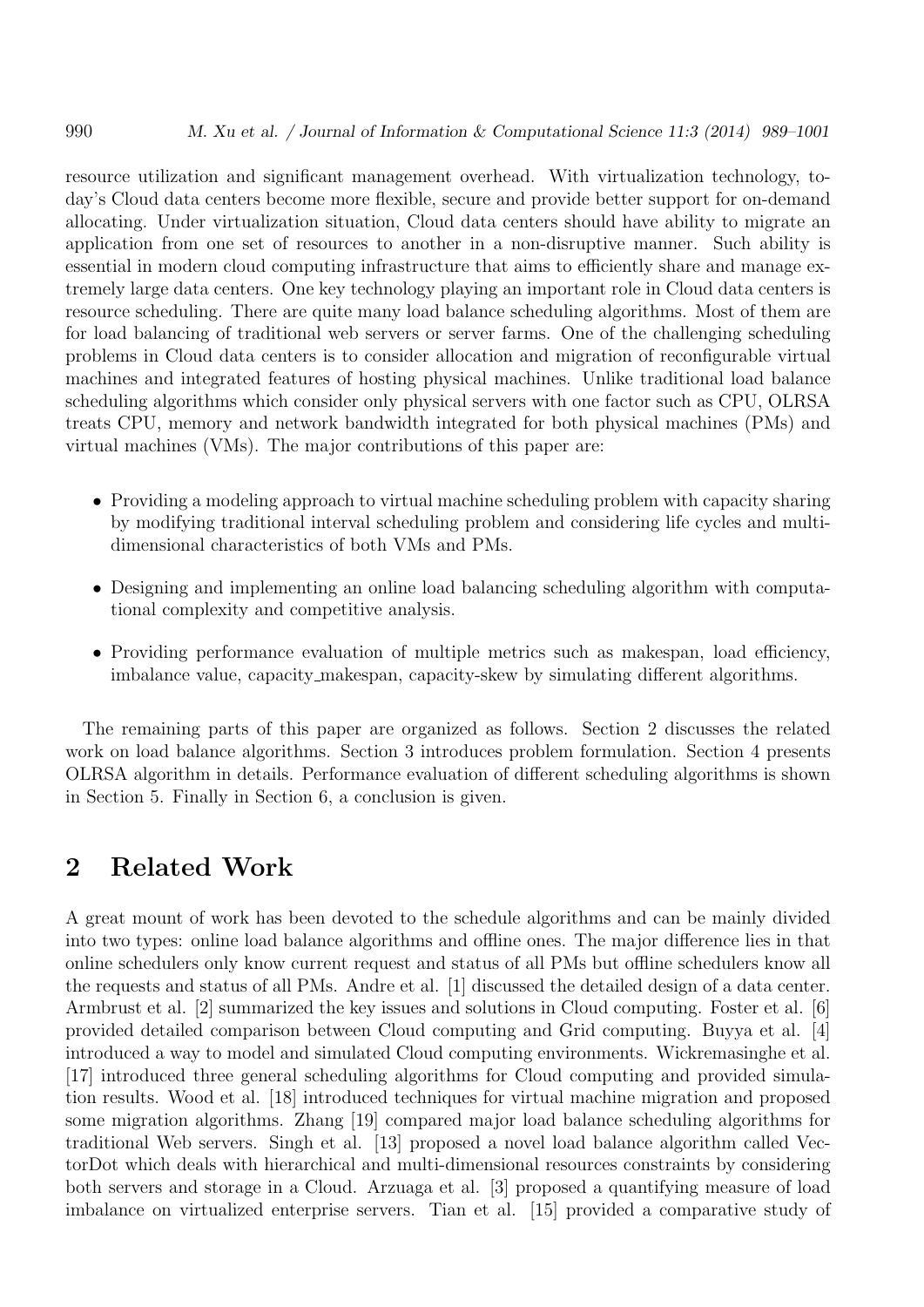major existing scheduling strategies and algorithms for Cloud data centers. Sun et al. [14] presented a novel heuristic algorithm to improve integrated utilization considering multi-dimensional resource. Tian et al. [16] introduced a dynamic load balance scheduling algorithm considering only current allocation period and multi-dimensional resource but without considering life-cycles of both VMs and PMs. Li et al. [12] proposed a cloud task scheduling policy based on ant colony optimization algorithm to balance the entire system and minimize the makespan of a given task set. Galloway in [7] introduced an online greedy algorithm, in which PMs can be dynamic turned on and off but the life -cycle of a VM is not considered. Hu et al. [10] stated a algorithm named Genetic, which calculates the history data and current states to choose an allocation. Most of existing research does not consider real-time and fixed interval constraints of virtual machine allocation. We will address this issue in this paper.

#### **2.1 Problem Description and Formulation**

the start and finish time.

In this paper we model the VM allocations as a Modified Interval Scheduling Problem (MISP) with fixed processing time. More explanation and analysis about traditional interval scheduling problems with fixed processing time can be found in [11] and references there in. We present a general formulation of modified interval-scheduling problem and evaluate its results compared to well-known existing algorithms. A set of requests 1, 2, . . . , n where the *i−th* request corresponds to an interval of time starting at  $s_i$  and finishing at  $f_i$  associated with a capacity requirement  $c_i$ . There are several following assumptions:

1) All data are deterministic and unless otherwise specified, the time is formatted in slotted windows. As shown in Fig. 1, we partition the total time period [0, T] into slots with equal length  $(s_0)$ , the total number of slots is  $k = T/s_0$ . The start time  $s_i$  and finish time  $f_i$  are integer numbers of one slot. Then the interval of a request can be represented in slot format with (start-time, finish-time). For example, if  $s_0 = 5$  minutes, an interval  $(3, 10)$  means that it has start time and finish time at the 3rd-slot and 10th-slot respectively. The actual duration of this request is  $(10-3) \times 5 = 35$  minutes.

0 1 2 3 4 5 6 7 8 9 10 *k*−2 *k*−1 *k* Fig. 1: Slots format

2) All tasks are independent. There are no precedence constraints other than those implied by

3) The required capacity of each request is a positive real number between (0, 1]. Notice that the capacity of a single physical machine is normalized to be 1.

4) Assuming that, when processed, each VM request is assigned to a single physical machine, thus interrupting a request and resuming it on another machine is not allowed, unless explicitly stated otherwise.

5) Each physical machine is always available, i.e., each machine is continuously available in  $[0, \infty)$ .

**Traditional interval scheduling problem (ISP) with fixed processing time**: A set of requests 1, 2, ..., n where the  $i - th$  request corresponds to an interval of time starting at  $s_i$  and finishing at  $f_i$ , each request needs a capacity of 1, i.e. occupying the whole capacity of a machine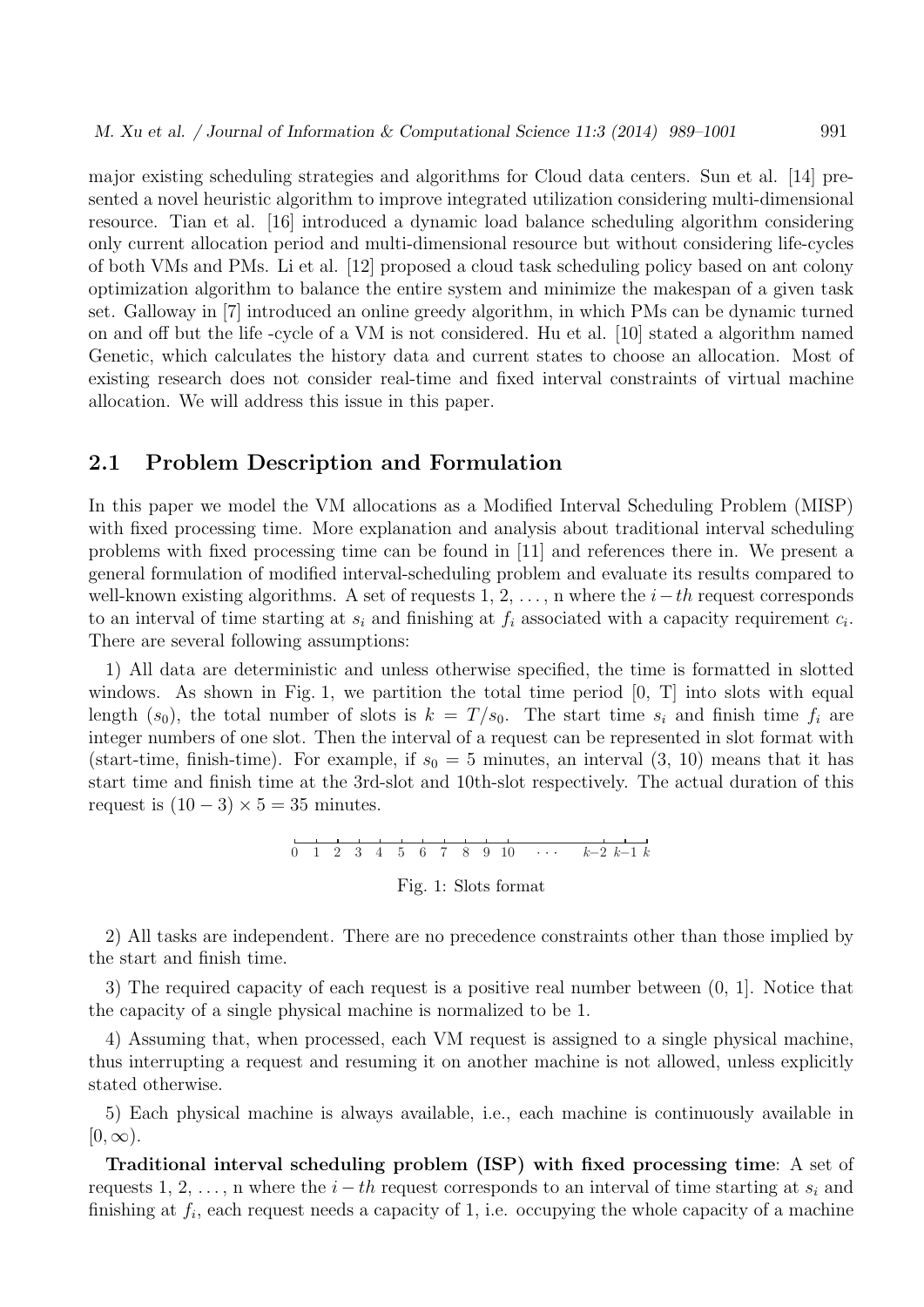during fixed processing time.

**Interval scheduling with capacity sharing (ISWCS)**: The only difference from traditional interval scheduling is that a resource (to be concrete, a physical machine) can be shared by different requests if the total capacity of all requests allocated on the single resource at any time does not surpass the total capacity that the resource can provide.

**Sharing compatible intervals for ISWCS**: A subset of intervals with total required capacity not surpass the total capacity of a physical machine at any time, therefore they can share the capacity of a PM.

The formulation of ISWCS can be described as follows. Given a set of *m* identical machines (PMs)  $PM_1, PM_2, \ldots, PM_m$  and a set of *n* requests (VMs), each request has a processing time (consider only CPU processing for example), the objective of load balance is to assign each request to one of PMs so that the loads placed on all machines are balanced. The on-line scheduler knows only current request and status of all PMs. In the literature, the makespan is used to measure the load balance, which is simply the maximum total load (processing time) on any machine. Traditionally, the makespan is the total length of the schedule (that is, when all the jobs have finished processing where each job occupies the whole capacity of a machine during processing).

**Theorem 1** The offline scheduling problem of finding an allocation of minimizing makespan in general case is NP-complete

**Proof**: We sketch a brief proof as follows, and the detailed proof is referred to [11]. We show that this scheduling problem (called Load-balance Scheduling Problem, LSP) is polynomial time reducible to a well-know NP complete problem, Subset Sum Problem (SSP). Thus consider an instance of Subset Sum with numbers  $w_1, w_2, \ldots, w_n$ , which corresponding to the CPU load of *n* VM requests and have total CPU load W. To be load-balance, in an ideal case, it is to let all *m* machines have same share of total CPU load, i.e., *W/m*. This needs all allocations on all PMs to be satisfied. Suppose there are *j* VMs on  $PM_i$ , this requires that  $L_i = W/m$ . It is reduced to Subset Sum Problem. This completes the proof.

**Remarks**: Notice that Theorem 2.1 is considering offline load-balancing scheduling for single resource CPU on identical machines. When there are multiple resources to be considered and in heterogeneous case (like in this paper), the problem is more difficult and can be proved in the similar way that it is NP-complete too (a detailed proof is provided in [5] by transforming the problem to 3-Dimensional matching problem or a multi-dimensional vector bin packing problem). The load balance of ISWCS is different from load balance of traditional mutli-processor scheduling: firstly each request may have different capapcity demand in ISWCS while each job occupies the whole capacity of one machine in traditional mutli-processor scheduling; secondly, ISWCS has fixed process interval while the job can be delayed in traditional mutli-processor scheduling without considering start-time or end-time. Traditional metric such as makespan may not reflect the real load for ISWCS problem. For example, consider there are *n*=7 jobs, *m*=3 machines and each machine has capacity  $C=3$ , the first six jobs all have start-time at zero and end-time at 1, with capacity 1; the last job has start-time zero and end-time 3 with capacity 1. Traditional List Scheduling algorithm [8] allocates two jobs of first six jobs to each machine and the last job to the first machine, and has makespan 3; the optimal solution is to allocate three jobs of the first six jobs to the first two machines and the last job to the third machine, this will also have makespan equal to 3. However, this does not reflect the real load of each machine, actually List Scheduling will have the maximum load 5 in all machines while max load is 3 for all machines in optimal solution. The reason is that both capacity sharing and fixed processing interval constraint should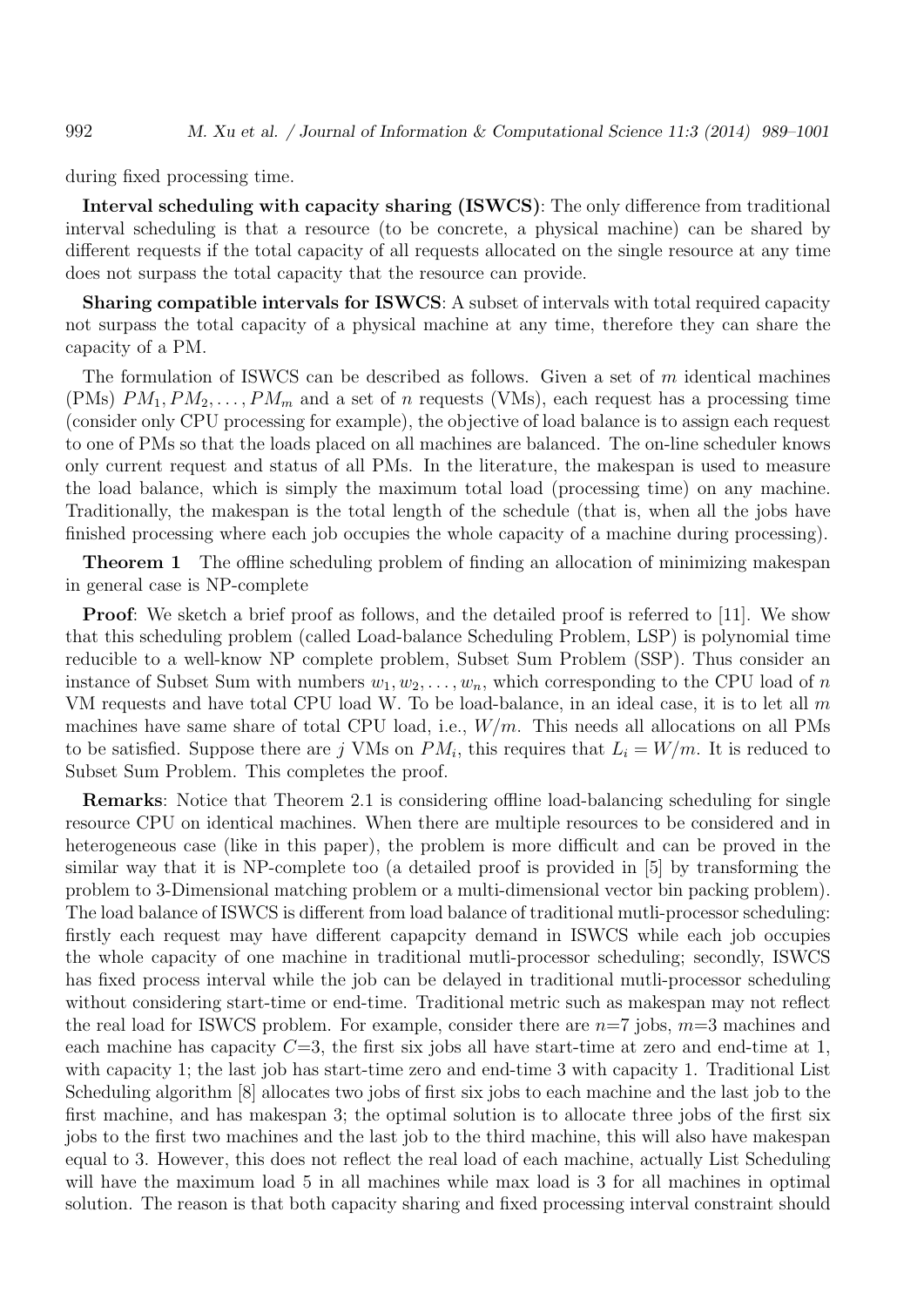be considered for ISWCS problem.

In view this issue, we redefine the makespan as capacity makespan.

**Capacity makespan**: In any allocation of VM requests to PMs, we can let *A*(*i*) denote the set of VM requests allocated to machine *PM<sup>i</sup>* , under this allocation, machine *PM<sup>i</sup>* will have total loads,

$$
L_i = \sum_{j \in A(i)} c_j t_j \tag{1}
$$

where  $c_j$  is the capacity (for example CPU) requests of  $VM_j$  and  $t_j$  is the span of request *j* (i.e., the length of processing time of request *j*). The goal of load balancing is to minimize the maximum load (capacity makespan) on any PM. Some other related metrics such as imbalance value and load efficiency are also considered and will be explained in the following section.

#### **2.1.1 Metrics for Real-time Load Balancing Scheduling Algorithms**

In this section, a few existing metrics and new metrics for load balancing scheduling will be presented. Zheng et al. in [20] introduced an integrated load balancing index and load balancing algorithm:

$$
B = a \times \frac{N_{1i} \times C_i}{N_{1m} \times C_m} + b \times \frac{N_{2i} \times M_i}{N_{2m} \times M_m} + c \times \frac{N_{3i} \times D_i}{N_{3m} \times D_m} + d \times \frac{Net_i}{Net_m}
$$
(2)

where *i* is the index of PM and m is the ID of referred PM,  $N_1$  is the capability of CPU,  $N_2$  is the parameter of memory,  $N_3$  refers to the parameter of bandwidth,  $C$  and  $M$  are the utilization of CPU and memory, *D* is the transferring rate of hard disk, *Net* is the network throughput, *a, b, c, d* are the compared weighted value of CPU, memory, hard disk and network respectively and initialized as 1. The optimization goal is finding the PM with the smallest *B* value to allocate requests. For OLRSA algorithm, we take the following parameters into consideration:

1) PM resource:  $PM_i(i, PCPU_i, PMem_i, PStorage_i)$ , *i* is the index number of PM,  $PCPU_i$ , *PMem<sup>i</sup>* , *P Storage<sup>i</sup>* are the CPU, memory, storage capacity of that a PM can provide.

2) VM resource:  $VM_j(j, VCPU_j, VMem_j, VStorage_j, T_j^{start}, T_j^{end}), j$  is the VM type ID,  $VCPU_j$ ,  $VMem_j$ ,  $VStorage_j$  are the CPU, memory, storage requirements of  $VM_j$ ,  $T_j^{start}$ ,  $T_j^{end}$ are the start time and end time, which are used to represent the life cycle of a VM.

3) Time slot: we consider a time span from 0 to T be divided into parts with same length. Then *n* parts can be defined as  $[(t_1 - t_0), (t_2 - t_1), \ldots, (t_n - t_{n-1})]$ , each time slot  $T_k$  means the  $time span (t_k - t_{k-1}).$ 

4) Average CPU utilization of *PM<sup>i</sup>* during slot 0 and *Tn*:

$$
PCPU_i^U = \frac{\sum_{k=0}^{n} (PCPU_i^{T_k} \times T_k)}{\sum_{k=0}^{n} T_k}
$$
\n(3)

And memory  $PMem_i^U$  and storage  $PStorage_i^U$  utilization of both PMs and VMs can be computed in the same way. Similarly, average CPU utilization of a VM can be computed.

5) Integrated load imbalance value *ILB<sup>i</sup>* of *PM<sup>i</sup>* . The variance is widely used as a measure of how far a set of values are spread out from each other in statistics. Using variance, an integrated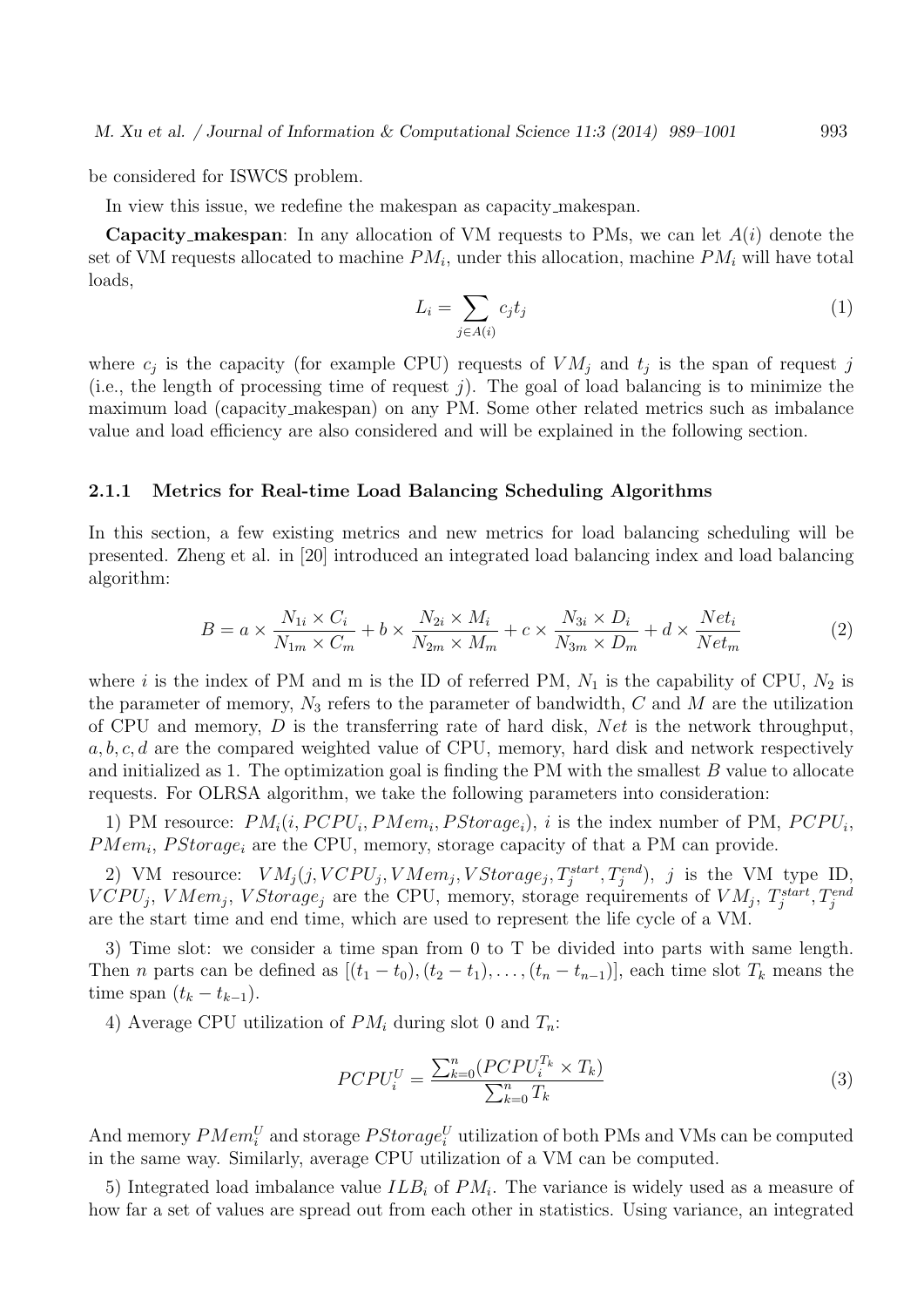load imbalancing value *ILB<sup>i</sup>* of server *i* is defined

$$
ILB_i = \frac{(Avg_i - CPU_u^A)^2}{3} + \frac{(Avg_i - Mem_u^A)^2}{3} + \frac{(Avg_i - Storage_u^A)^2}{3}
$$
(4)

where

$$
Avg_i = \frac{PCPU_i^U + PMem_i^U + PStoarge_i^U}{3} \tag{5}
$$

and  $CPU_u^A$ ,  $Mem_u^A$ ,  $Storage_u^A$  are respectively the average utilization of CPU, memory and storage in a Cloud data center. *ILB<sup>i</sup>* is applied to indicate load imbalance level comparing utilization of CPU, memory and network bandwidth of a single server itself. This metric is very similar to VMware DRS load balance metric, standard deviation, as presented in [9].

6) Makespan is the same as traditional definition, and therefore the capacity makespan of all PMs can be formulated as below:

$$
capacity\_makespan = \max_{i} (L_i)
$$
\n(6)

7) Load efficiency (skew of makespan) is defined as the minimal average load divided by the maximal average load on all machines:

$$
skew(makespan) = \frac{\min_i(L_i)}{\max_i(L_i)}
$$
\n<sup>(7)</sup>

where  $L_i$  is the load of PM  $i$ . Skew shows the load balance efficiency to some degree.

8) Imbalance Level (IBL) of CPU is defined as:

$$
IBL_{cpu} = \frac{\sum_{i=0}^{n} (PCPU_i^U - PCPU_{avg})^2}{n}
$$
\n
$$
(8)
$$

where  $PCPU_{avg}$  is the average utilization of all CPUs in a data center. The imbalance level of memory *IBLmem* and imbalance level of storage *IBLstorage* can be obtained in the same way. Then total imbalance level of a data center is:

$$
IBL_{total} = IBL_{cpu} + IBL_{mem} + IBL_{storage}
$$
\n
$$
(9)
$$

Based on the above definitions and equations, we have developed another metric, capacity skew on load balancing algorithm for the new situation as follow:

9) Skew of capacity makespan is defined as the minimal capacity makespan over maximal capacity makespan on all machines (referring to Eq. (1)):

$$
skew(capacity\_makespan) = \frac{\min \sum_{j \in A(i)} c_j t_j}{\max \sum_{j \in A(i)} c_j t_j}
$$
\n(10)

The higher value shows a better load balance to some degree.

From these equations, we notice that life cycle and capacity sharing are two major differences from traditional metrics such as makespan and skew. Traditionally List Scheduling [8] is widely used for load balance of online multi-processor scheduling. By considering both fixed process intervals and capacity sharing properties in Cloud data center, we propose a new online algorithm as follows.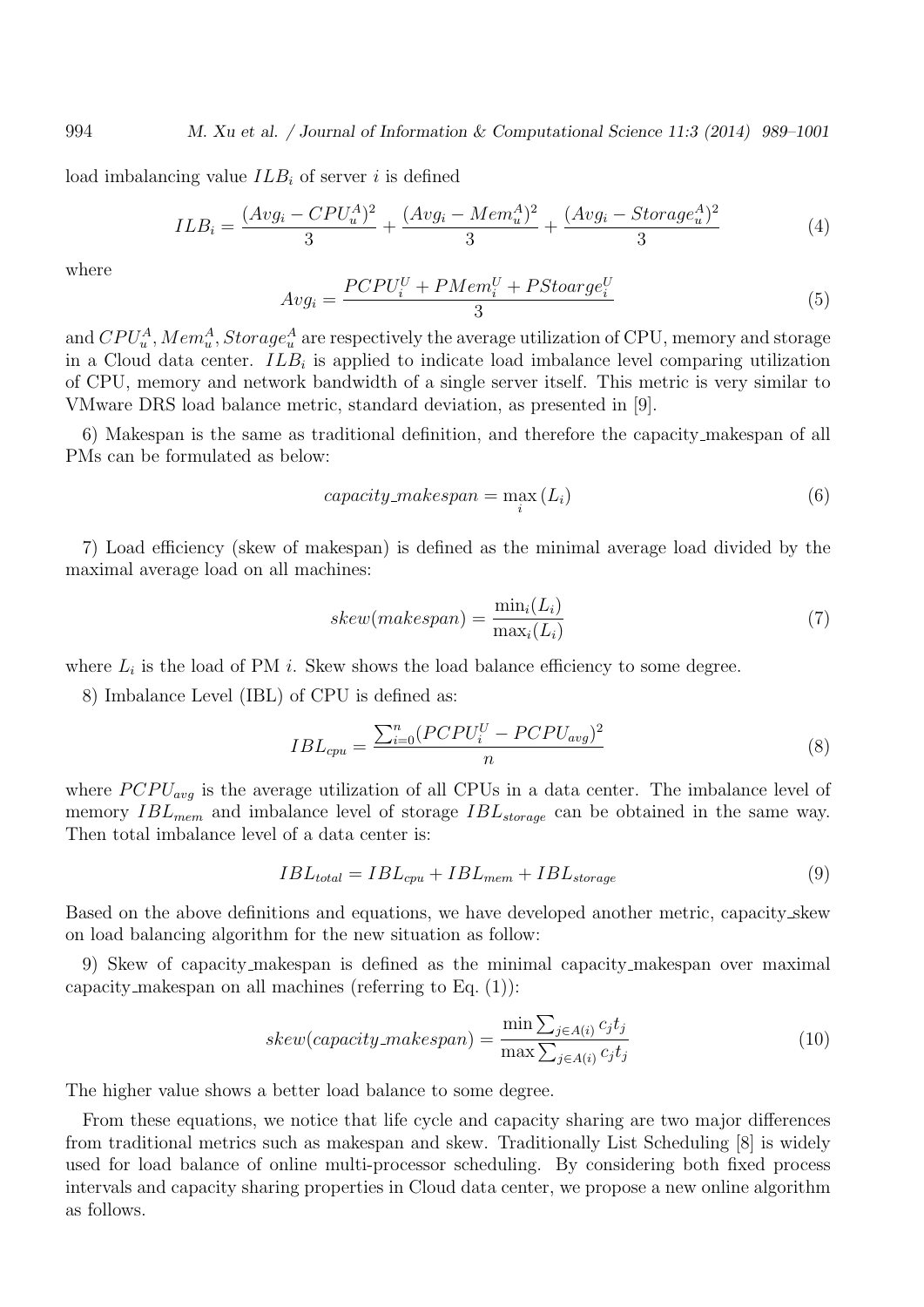## **3 OLRSA Algorithm**

Fig. 2 shows the core process of OLRSA algorithm. For each request it firstly find the PM with lowest average capacity makespan, and a PM with next lowest average capacity makespan would be turn-on only if there is no enough resource left on the first PM, so that all requests are allocated without rejection.



Fig. 2: Pseudo code of OLRSA algorithm

**Theorem 2**: The computational complexity of OLRSA algorithm is *O*(*nlogm*) using priority queue data structure where *n* is the number of VM requests and m is total number of PMs used.

**Proof**: The priority queue is designed such that each element (PM) has a priority value (average capacity makespan), and each time the algorithm needs to select an element from it, the algorithm takes the one with highest priority (the smaller average capacity makespan value is, the higher priority it is). Sorting a set of *n* number in a priority queue takes  $O(n)$  time and a priority queue performs insertion and the extraction of minima in *O*(*logn*) steps (detailed proof of the priority queue is shown in [11]). Therefore, by using priority queue or related data structure, the algorithm can find a PM with lowest average capacity makespan in *O*(*logm*) time. Altogether, for *n* requests, OLRSA algorithm has time complexity *O*(*nlogm*).

**Theorem 3**: The competitive ratio of OLRSA algorithm is  $(2 - 1/m)$  where m is the total number of machines.

**Proof**: Considering *m* machines and *n* requests:

$$
n > m, m > 2 \tag{11}
$$

 $CM_i$  is the capacity makespan of VM *i*,  $c_i$  is the resource capacity VM *i* needed, which could be CPU, memory, storage or integrated resource:

$$
CM_i = c_i * (T_i^{end} - T_i^{start})
$$
\n(12)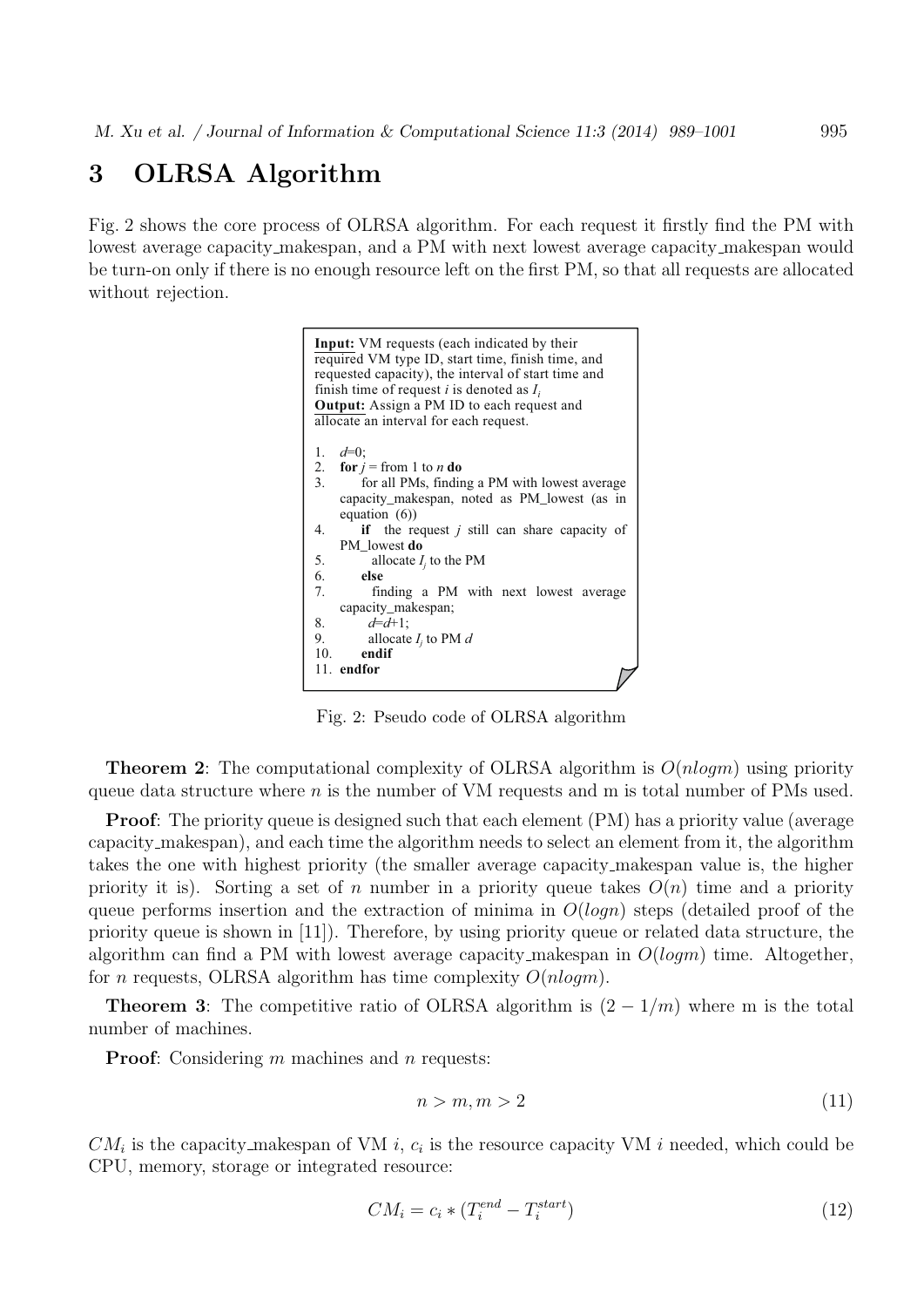Let *OPT* and *OLRSA* represent the scheduling results of optimal solution and OLRSA solution respectively. Let  $L_i$  denote the load of machine  $M_i$  and let  $M^*$  be the most heavily loaded machine in the schedule by OLRSA. Let  $j_k$  be the last job assigned to  $M^*$ . We can easily deduce the following two equations:

$$
OPT \ge \frac{1}{m} \sum_{i=1}^{n} CM_i \tag{13}
$$

$$
OPT \ge \max_{i} CM_i \tag{14}
$$

All PMs must be loaded at least (OLRSA-*CMk*) at the time of allocating *CM<sup>k</sup>* because OLRSA alreays allocates a VM to a PM with the lowest capacity\_makespan. Since  $OLRSA - CM_k$ represents the PM with the lowest capacity makespan, Then we have:

$$
\sum_{i=1}^{i=n} CM_i - CM_k \ge m(OLRSA - CM_k)
$$
\n(15)

The above equations can be transformed as:

$$
OLRSA \leq \frac{\sum_{i=1}^{i=n} CM_i - CM_k}{m} + CM_k
$$

$$
= \frac{\sum_{i=1}^{i=n} CM_i}{m} + \left(1 - \frac{1}{m}\right) CM_k
$$

$$
\leq OPT + \left(1 - \frac{1}{m}\right) OPT
$$

$$
= (2 - \frac{1}{m}) OPT
$$
(16)

**Observation 1**: The upper bound for OLRSA algorithm is tight.

**Remarks**: We have exemplified a general case to show that the upper bound holds. Considering *m* machine are providing resources and each machine can be allocated VMs with total capacity *g* (total capacity of a machine is *g*). Suppose there are  $(m-1) \times g + 1$  requests in total, the first  $(m-1) \times q$  requests all start at time slot 0 and finish at time slot 1, while the last request starts at 0 and ends at g. In this case, for *OPT* algorithm, the capacity makespan is:

$$
OPT = \frac{(m-1)g + g}{m} = g
$$

As for *OLRSA*, the first  $(m-1)g$  would be allocated to *m* machines evenly by the allocation rule (let  $(m-1)g$  divide *m*), and the last one would also be allocated to a PM with lowest capacity makespan value (in this case any PM will be fine). So

$$
OLRSA = \frac{(m-1)g}{m} + g = g\left(1 - \frac{1}{m}\right) + g
$$

Then, the competitive ratio of *OLRSA* over *OPT* is:

$$
\frac{OLRSA}{OPT} = 1 - \frac{1}{m} + 1 = 2 - \frac{1}{m}
$$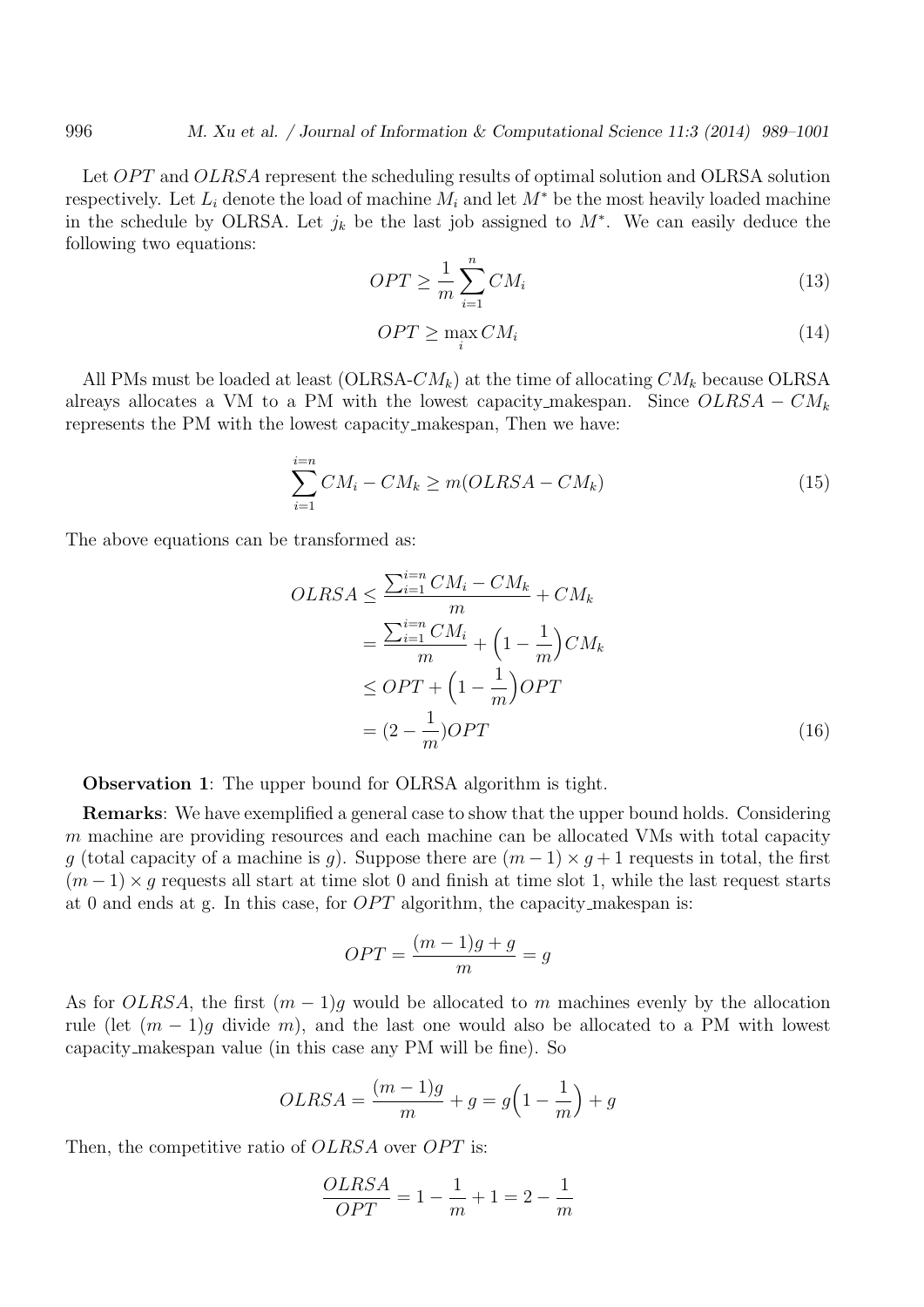### **4 Performance Evaluation**

In this section, we compare simulation results of different scheduling algorithms regarding loadbalance.

#### **4.1 Mythology and Simulation Setting**

In this part, we will show the simulation results between the OLRSA algorithm and other existing algorithms. A Java discrete simulator is developed for this purpose. All simulations are conducted on a Pentium dual-core computer with 3.2GHz CPU and 2GB memory. We compare the simulation results of our proposed algorithm with four existing algorithms:

1) Random Algorithm (Random): a general scheduling algorithm by randomly allocating the VM requests to the PM that can provide resource required.

2) Round-Robin (Round): a traditional load balancing scheduling algorithm by allocating the VM request one by one to each PM in turn that can provide resource required.

3) ZHJZ algorithm: as defined in [20], it selects a reference physical machine, and calculates the value and chooses the physical machines with the lowest *B* value (as defined in Eq. (2)) and available resource to allocate virtual machines.

4) List Scheduling (LS) algorithm [11]: One of the best-known online traditional load-balancing algorithm, it selects the available PM with the lowest current load to allocate virtual machine.

For simulation, to be realistic, we adopt the log data at Lawrence Livermore National Lab (LLNL) [21]. That log contains months of records collected by a large Linux cluster. Each line of data in that log file includes 18 elements, while in our simulation, we only need the requestID, start time, duration, needed processor. To enable those data be fit with our simulation, some conversions are needed, like we convert the units from seconds in LLNL log file into minutes, because we set a minute as a time slot length mentioned in previous section. Another conversion is that processor number needed in LLNL log file has been changed into 8 types of VM requests. To simplify the simulation, three types of heterogeneous PMs and eight types of VMs are considered (can be dynamic configured and extended). We do the simulation with enough PM that would satisfy all the VM requests (for example, in the situation with VMs 200 and duration larger than 30, the number of PMs is 18 type-1, 20 type-2, 12 type-3 respectively) and VM numbers vary from 200 to 800 (each type approximately 1/8). The simulations for different algorithms are based on the same environment with same VM requests. The only difference lies in the scheduling process of each algorithm, including that all PMs are turned on at the beginning in other algorithms while in OLRSA PMs are turned on one by one according to the VM requests. To be fair, if the actual total number of turn-on PMs are not the same for different algorithms, all metrics such as capacity makespan, skew and imbalance value are adjusted by timing a co-efficiency (the actual total number of turn-on PMs divides the max number of PMs used by all algorithms).

#### **4.2 Simulation Results and Analysis**

#### **4.2.1 Divisible Capacity Configuration of VMs and PMs**

**Strongly divisible capacity of jobs and machines**: the capacity of all jobs form a divisible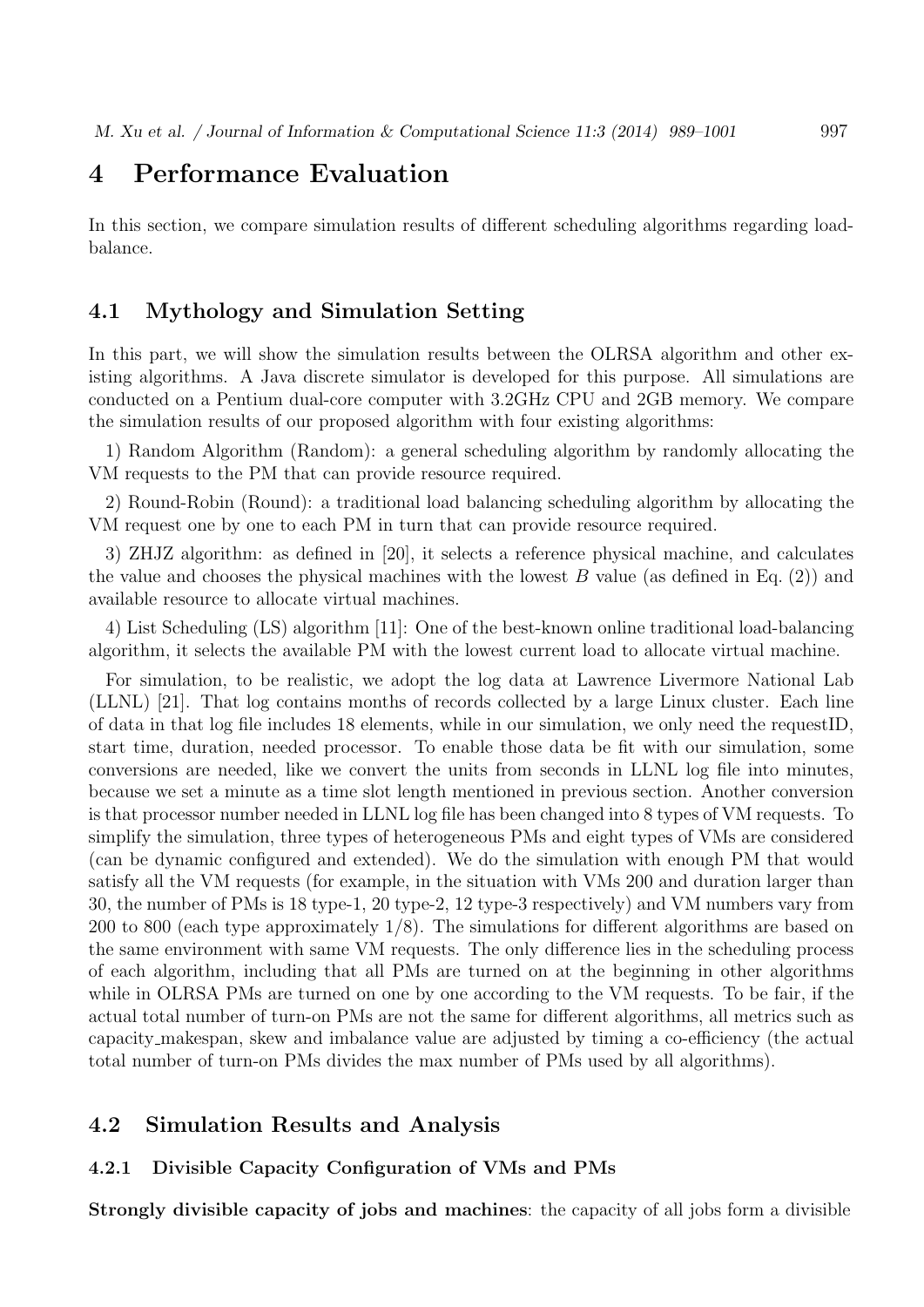sequence, i.e., the sequence of distinct capacities  $c_1 \geq c_2 \geq \ldots \geq c_i \geq c_{i+1} \geq \ldots$  taken on by jobs (the number of jobs of each capacity is arbitrary) is such that for all  $i > 1$ ,  $c_{i+1}$  exactly divides  $c_i$ , the largest item capacity  $c_1$  in *L* exactly divides the capacity *C*. See paper [5] for detailed discussion.

| CPU Units           | MEM    | Storage | VM Type  |
|---------------------|--------|---------|----------|
| 1 units             | 1.7GB  | 160GB   | $1-1(1)$ |
| 4 units             | 7.5GB  | 850GB   | $1-2(2)$ |
| 8 units             | 15GB   | 1690GB  | $1-3(3)$ |
| $6.5 \text{ units}$ | 17.1GB | 420GB   | $2-1(4)$ |
| 13 units            | 34.2GB | 850GB   | $2-2(5)$ |
| 26 units            | 68.4GB | 1690GB  | $2-3(6)$ |
| $5 \text{ units}$   | 1.7GB  | 350GB   | $3-1(7)$ |
| 20 units            | 7GB    | 1690GB  | $3-2(8)$ |

Table 1: Eight types of VMs in Amazon EC2

Table 2: Three types of PMs suggested

| PM Pool Type | CPU Units | MEM   | Storage |
|--------------|-----------|-------|---------|
| Type 1       | 16 units  | 30GB  | 3380 GB |
| Type 2       | 52 units  | 136GB | 3380 GB |
| Type 3       | 40 units  | 14GB  | 3380 GB |

In this paper, we also adopt the following divisible capacity configuration of VMs and PMs as shown in Table 1 and 2. Note that one Compute Unit (CU) has equivalent CPU capacity of a 1.0-1.2 GHz 2007 Opteron or 2007 Xeon processor [22].

To simplify the corresponding relationship mentioned in Section 3, we use VM type1, 2, 3 for PM Type1, Vm type 4, 5, 6 for PM Type2 and VM 7, 8 for PM Type 3.

Table 3: Eight types of Virtual Machines (VMs) in Amazon EC2

| Compute Units       | Memory | Storage | VM Type  |
|---------------------|--------|---------|----------|
| 1 units             | 1.7GB  | 160GB   | $1-1(1)$ |
| 4 units             | 7.5GB  | 850GB   | $1-2(2)$ |
| 8 units             | 15GB   | 1690GB  | $1-3(3)$ |
| $6.5 \text{ units}$ | 17.1GB | 420GB   | $2-1(4)$ |
| 13 units            | 34.2GB | 850GB   | $2-2(5)$ |
| 26 units            | 68.4GB | 1690GB  | $2-3(6)$ |
| $5 \text{ units}$   | 1.7GB  | 350GB   | $3-1(7)$ |
| 20 units            | 7GB    | 1690GB  | $3-2(8)$ |

Table 4: Three types of Physical Machines (PMs) suggested

|        | PM Pool Type Compute Units Memory |                 | Storage |
|--------|-----------------------------------|-----------------|---------|
| Type 1 | 16 units                          | $30\mathrm{GB}$ | 3380 GB |
| Type 2 | 52 units                          | 136GB           | 3380 GB |
| Type 3 | 40 units                          | 14GB            | 3380 GB |

Fig. 3 to 7 show the imbalance level, makespan and skew of makespan, capacity makespan and skew of capacity makespan results respectively when fixing total number of VM requests as 200 but varying the max duration of VMs. The results are the average value of five times simulation of the same inputs (data is from LLNL log file). From these figures, we can notice that OLRSA algorithm shows the best performance in IBL, makespan, capacity makespan, skew of capacity makespan except for skew of makespan compared with other four algorithms. Notice that the skew of makespan is a traditional index to measure the load balance scheduling without considering capacity sharing and fixed interval constraints.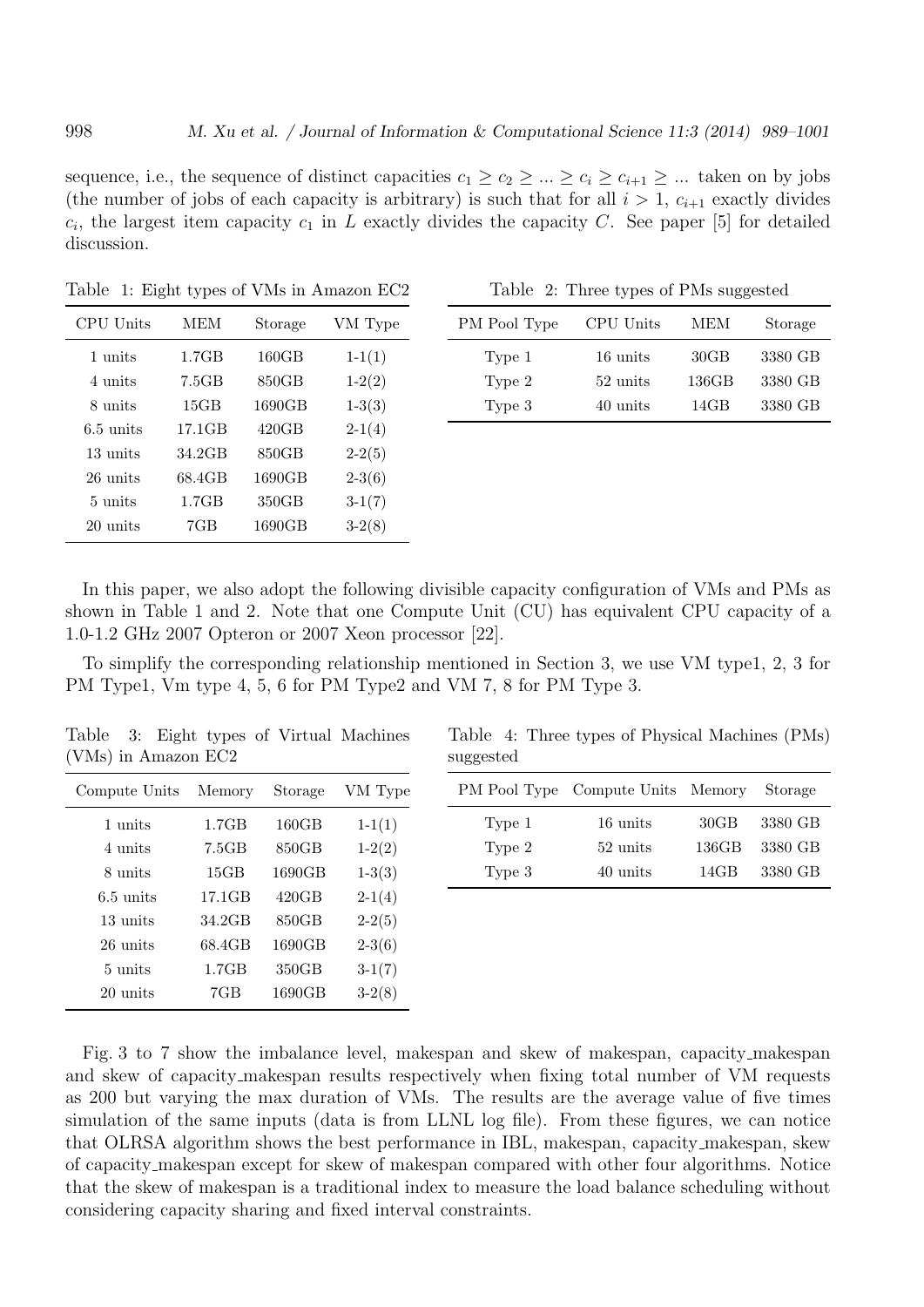

Fig. 3: Imbalance level comparison when varying duration of VMs



Fig. 4: Makespan comparison when varying duration of VMs



Fig. 5: Skew of makespan comparison when varying duration of VMs



Fig. 6: Capacity makespan comparison when varying duration of VMs



Fig. 7: Skew of capacity makespan comparison when varying duration of VMs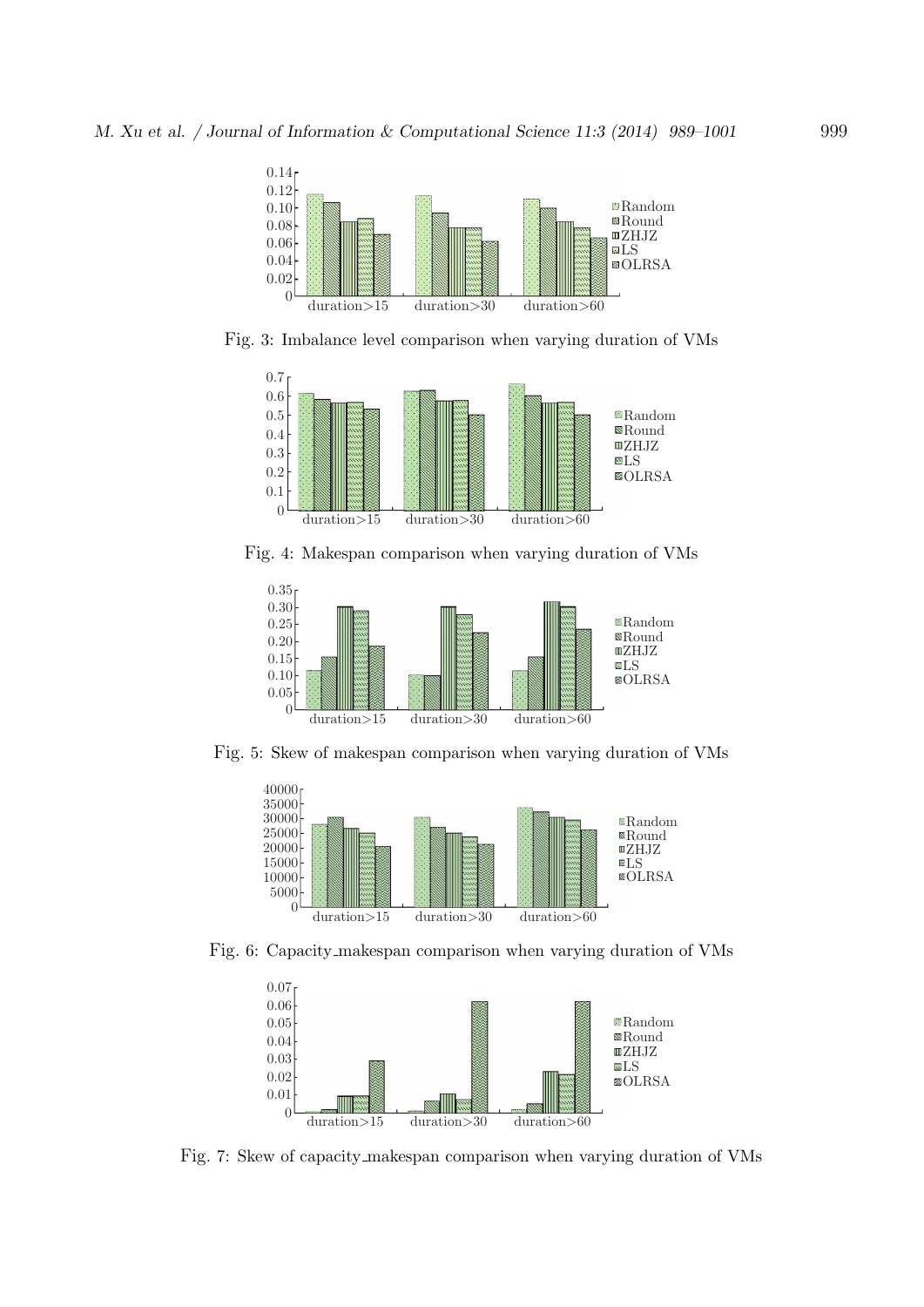#### **5 Discussion and Conclusions**

In this paper, to reflect capacity sharing property and fixed interval constraint in Cloud data centers, we propose an Online Load balancing Resource Scheduling Algorithm (OLRSA) with new metrics such as capacity makespan and skew of capacity makespan. Simulations have shown that OLRSA has better performance than a few existing algorithms at imbalance level, capacity makespan as well as skew of capacity makespan. A theoretical competitive ratio upper bound  $(2-\frac{1}{m})$  is provided and the proof is also given where *m* is the number of physical machines. There are still a few research issues can be considered: heterogeneous configuration of physical machines, Offline load balancing scheduling for ISWCS problem and Combining with energy-efficient and other scheduling algorithms.

## **6 Acknowledgement**

This research is supported by China National Science Foundation (CNSF) with project ID 61150110486.

# **References**

- [1] L. Andre et al., The Datacenter as a Computer: An Introduction to the Design of Warehouse-Scale Machines, Ebook, 2009
- [2] M. Armbrust et al., Above the Coulds: A Berkeley View of Cloud Computing, Technical Report, 2009
- [3] E. Arzuaga, D. R. Kaeli, Quantifying load imbalance on virtualized enterprise servers, Proceedings of WOSP/SIPEW 10, San Jose, California, USA, Jan. 28-30, 2010
- [4] R. Buyya, R. Ranjan, R. N. Calheiros, Modeling and simulation of scalable cloud computing environments and the CloudSim toolkit: Challenges and Opportunities, Proceedings of the 7th High Performance Computing and Simulation Conference, HPCS 2009, Leipzig, Germany, Jun. 21-24, 2009
- [5] E. G. Coffman Jr., M. R. Garey, D. S. Johnson, Bin-packing with divisible item sizes, J. Complexity, 3 (1987), 406-428
- [6] I. Foster, Y. Zhao, I. Raicu, S. Lu, Cloud computing and grid computing 360-degree compared, IEEE International Workshop on Grid Computing Environments (GCE) 2008, Co-located with IEEE/ACM Supercomputing 2008
- [7] J. M. Galloway, K. L. Smith, S. S. Vrbsky, Power aware load balancing for cloud computing, Proceedings of the World Congress on Engineering and Computer Science 2011, WCECS 2011, Vol I, Oct. 19-21, 2011
- [8] R. L. Graham, Bounds on multiprocessing timing anomalies, SIAM Journal on Applied Mathematics, Vol. 17, No. 2, Mar. 1969, 416-429
- [9] A. Gulati, G. Shanmuganathan, A. Holler, I. Ahmad, Cloud-scale resource management: Challenges and techniques, VMware Technical Journal, 2011
- [10] J. Hu, J. Gu, G. Sun et al., A scheduling strategy on load balancing of virtual machine resources in cloud computing environment, 2010 Third International Symposium on Parallel Architectures, Algorithms and Programming (PAAP), Dec. 18-20, 2010, 89-96